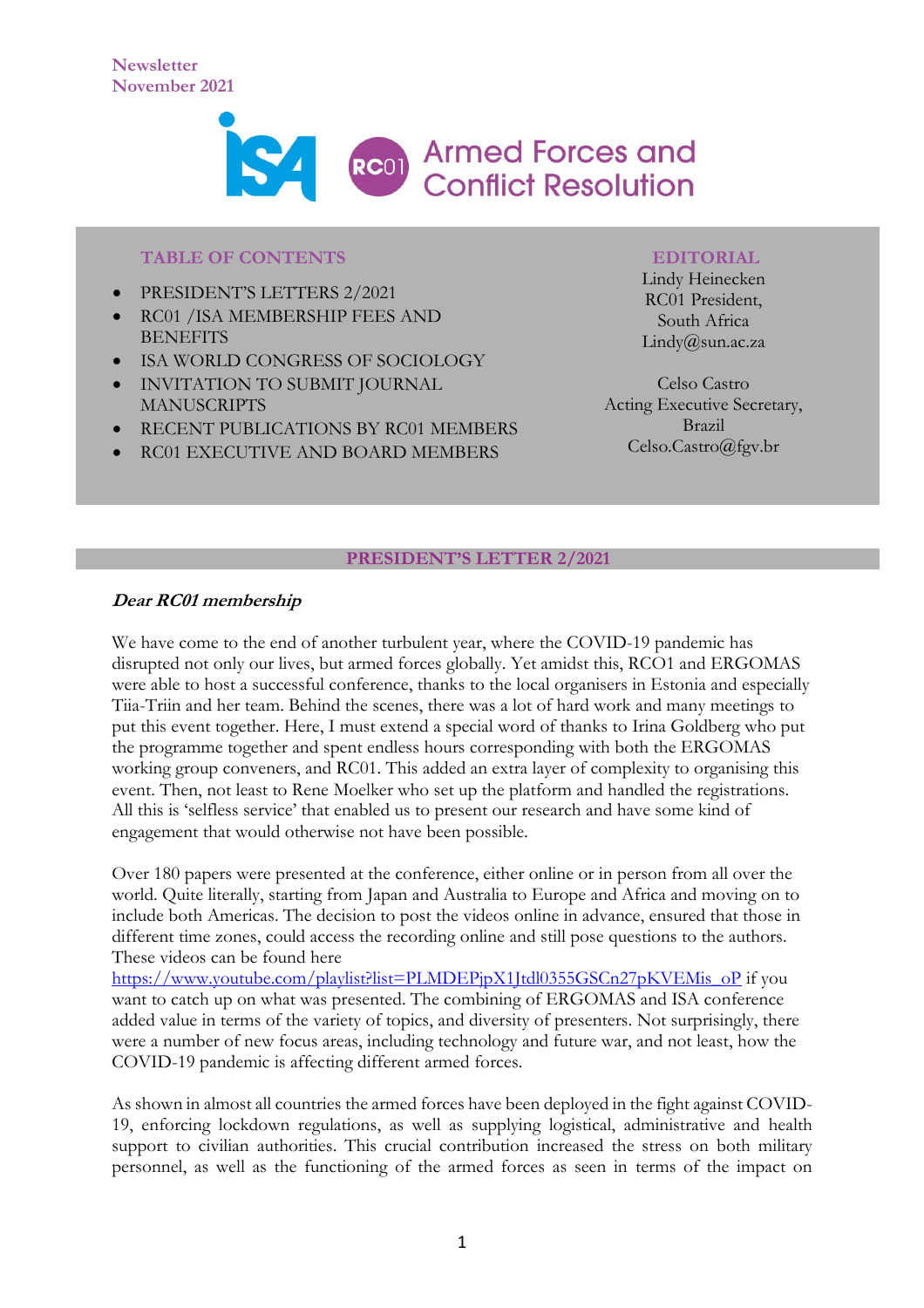

recruitment, training, deployment and force sustainment. Added to this, serving in such domestic roles affected civil-military relations and oversight in different ways, depending on the government's approach and use of the armed forces. We gained a glimpse of this though the different country presentations at the conference. These insights are now being captured in our upcoming RC01 members' book, on *COVID-19 and the Military*: *Different country perspectives*. We hope that the book will be ready for publication in 2022.

Working on collaborative projects is one of the benefits of belonging to RC01, but we now want to strengthen this through a seminar series. Now that were are all more globally connected in the virtual space, we announce our intention to host a number of online seminars bi-monthly, which members can join and participate in. The intention is to invite members and other leading scholars to present their latest work. Further information on this will follow in the February RC01 newsletter. Besides this initiative, I would really like to obtain more information for our Newsletter on your *engaged scholarship*. This pertains to how your academic work filters into policy and practice and the broader community or public.

I also want to take this opportunity to extend our congratulations to a long-standing and very productive member of our association, **Prof Yagil Levy** in receiving the prestigious Morris Janowitz Career Achievement. This is awarded by the Inter-University Seminar on Armed Forces and Society (IUS) to a limited number of senior scholars whose careers demonstrate excellence in the study of armed forces and society, and service to the discipline. One just needs to go through the RC01 newsletters to see just how productive Yagil is. We are privileged to have scholar of his calibre as part of our association.

As we head towards the end of the year, I urge you to renew, or join RC01 in 2022. In this newsletter, I provide an overview of the benefits that membership holds. We are often not aware of the extensive databases and networking opportunities that comes with belonging to both RC01 and the ISA. Please use your networks to distribute this newsletter, encourage scholars and practitioners from across the globe to join RC01. We need to extent our reach, in order for us to connect globally, share our information and to encourage collaborative research projects.

**Lindy Heinecken President RC01**

#### **RC01/ISA MEMBERSHIP BENEFITS AND FEES**

Often members ask: what are the benefits of belonging to RC01 and being part of the broader International Sociological Association community? Even existing members do not really know, or make use of the benefits, which connect us globally in so many different ways.

#### **Below are some of the benefits of individual members**:

- **Participation in the activities of the ISA and its Research Committees, Working and Thematic Groups.** This includes a RC01 membership fee of 50 US dollar for 4 years (in other words, less than 13 US Dollars per annum). The benefits include receiving newsletter such as this and linking scholars and practitioners across the globe.
- Reduction in registration fees at ISA World Congress and Forum of Sociology. A substantially reduced fee applies to those wanting to participate in the World Congress of Sociology. What is important to realise, is that the number of sessions allocated to each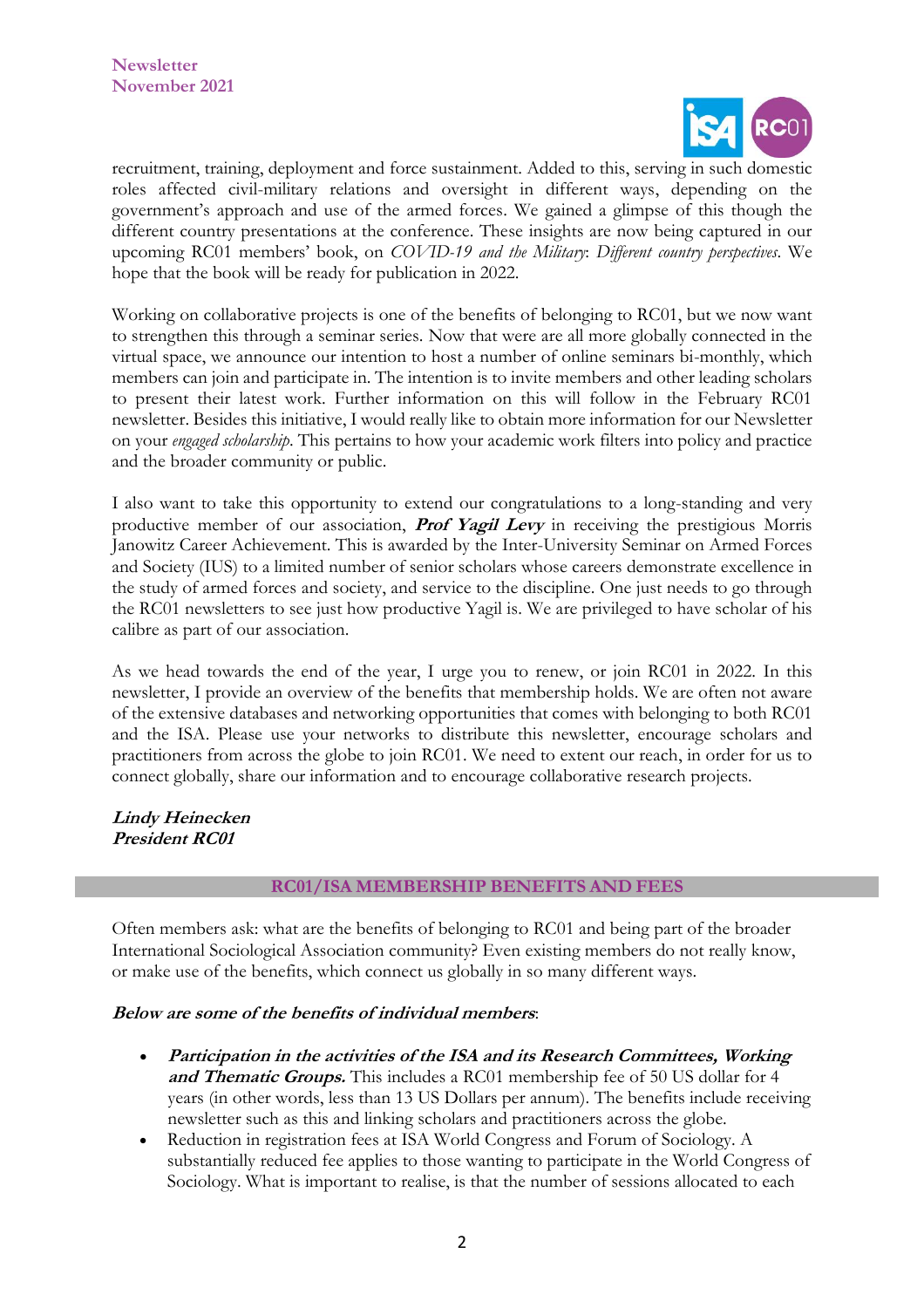

RC01 is linked to membership. So the less members we have, the fewer the slots – hence why it is so important to renew your membership, or join RC01.

- Join ISA *[Global Mapping of Sociologists](https://nam10.safelinks.protection.outlook.com/?url=https%3A%2F%2Fwww.isa-sociology.org%2Fen%2Fpublications%2Fdigital-platforms%2Fgms&data=04%7C01%7CCelso.Castro%40fgv.br%7C2508e8a8e6214077eb5808d98bf87944%7C79f6b639ab1242808077bdbeef869b33%7C0%7C0%7C637694721620946796%7CUnknown%7CTWFpbGZsb3d8eyJWIjoiMC4wLjAwMDAiLCJQIjoiV2luMzIiLCJBTiI6Ik1haWwiLCJXVCI6Mn0%3D%7C1000&sdata=tN0wW7NaoMn6UAfEh8TWx3SFrpidUQuNQJaj77gfjsM%3D&reserved=0)* database [https://www.isa](https://www.isa-sociology.org/en/publications/isa-digital-worlds/gms)[sociology.org/en/publications/isa-digital-worlds/gms.](https://www.isa-sociology.org/en/publications/isa-digital-worlds/gms) GMS aims to *identify*, *connect*, and enable global c*ollaborations* in sociology, and support sociologists who encounter multiple barriers, economic and political, which impede participation in global exchanges. GMS aims to increase the visibility of sociologists and their knowledge production and also be an important resource for sustained interaction with the media on a range of issues. Please go to<https://isaconf.confex.com/isaconf/gmssi/callforparticipants.cgi> to see how you can become a participant.
- Belonging to ISA gives one access to two leading academic journals **[Current Sociology](https://nam10.safelinks.protection.outlook.com/?url=https%3A%2F%2Fwww.isa-sociology.org%2Fen%2Fpublications%2Fisa-journals%2Fcurrent-sociology%2F&data=04%7C01%7CCelso.Castro%40fgv.br%7C2508e8a8e6214077eb5808d98bf87944%7C79f6b639ab1242808077bdbeef869b33%7C0%7C0%7C637694721620946796%7CUnknown%7CTWFpbGZsb3d8eyJWIjoiMC4wLjAwMDAiLCJQIjoiV2luMzIiLCJBTiI6Ik1haWwiLCJXVCI6Mn0%3D%7C1000&sdata=k2AQX5OMWUBl9YziaKK%2BiQ8LhyYH9Em7WrX4LJbFR88%3D&reserved=0)** is one of the oldest and most widely cited sociology journals in the world and has an impact factor of 1.78. Contributions may be submitted in English, French, Spanish or other languages for which it is possible to identify suitable reviewers. However, the articles will be published only in English [https://www.isa](https://www.isa-sociology.org/en/publications/isa-journals/current-sociology)[sociology.org/en/publications/isa-journals/current-sociology.](https://www.isa-sociology.org/en/publications/isa-journals/current-sociology) **International Sociology**  is more focuses more on contemporary social challenges and transformations affecting global society. Articles in this journal seek to highlight how an international perspective

can provide fresh insights contributing to the development of international sociological theory and knowledge. The journal has an impact factor of 1.52. *https://www.isasociology.org/en/publications/isa-journals/international-sociology*.You have access to these journals electronically a can select to receive one of these journal in hard copy upon registering with the ISA.

- All members receive **[Isagram](https://nam10.safelinks.protection.outlook.com/?url=https%3A%2F%2Fwww.isa-sociology.org%2Fen%2Fpublications%2Fisa-digital-publications%2Fisagram-newsletter%2F&data=04%7C01%7CCelso.Castro%40fgv.br%7C2508e8a8e6214077eb5808d98bf87944%7C79f6b639ab1242808077bdbeef869b33%7C0%7C0%7C637694721620966787%7CUnknown%7CTWFpbGZsb3d8eyJWIjoiMC4wLjAwMDAiLCJQIjoiV2luMzIiLCJBTiI6Ik1haWwiLCJXVCI6Mn0%3D%7C1000&sdata=25UM4kFMHFuZc0EkfPmNZ9mfToTCDDF2znXG0%2FAAA44%3D&reserved=0)**, an electronic newsletter containing announcements of conferences, calls for papers and manuscripts, prizes, competitions, job offers, etc. This also serves as a platform to share research and discussion of #sociology with and for the public.
- Another huge benefit, which we often forget about is the **45% discount on SAGE Publications books** and there is a further discount price of £9.99 postage included, on **[SAGE Studies in International Sociology](https://nam10.safelinks.protection.outlook.com/?url=https%3A%2F%2Fwww.isa-sociology.org%2Fen%2Fpublications%2Fisa-books-collection%2Fsage-studies-in-international-sociology%2F&data=04%7C01%7CCelso.Castro%40fgv.br%7C2508e8a8e6214077eb5808d98bf87944%7C79f6b639ab1242808077bdbeef869b33%7C0%7C0%7C637694721620966787%7CUnknown%7CTWFpbGZsb3d8eyJWIjoiMC4wLjAwMDAiLCJQIjoiV2luMzIiLCJBTiI6Ik1haWwiLCJXVCI6Mn0%3D%7C1000&sdata=o9xBlec2FT%2Bw%2FnO4W15k5aQtA0sBtJhR1fRCVVpmdZY%3D&reserved=0)** books published since 2013.
- Besides this you have access to ALL the following **Membership Access to Online Databases**. These include:
	- o **[SAGE Sociology Collection](https://nam10.safelinks.protection.outlook.com/?url=http%3A%2F%2Fwww.isa-sociology.org%2Fen%2Fpublications%2Fdigital-platforms%2Fsage-sociology-full-text-collection%2F&data=04%7C01%7CCelso.Castro%40fgv.br%7C2508e8a8e6214077eb5808d98bf87944%7C79f6b639ab1242808077bdbeef869b33%7C0%7C0%7C637694721620976781%7CUnknown%7CTWFpbGZsb3d8eyJWIjoiMC4wLjAwMDAiLCJQIjoiV2luMzIiLCJBTiI6Ik1haWwiLCJXVCI6Mn0%3D%7C1000&sdata=cwjLBA4D8q7c%2Fh9ICfbqsY6SrXwMYzi17GirgtqHNE0%3D&reserved=0)***,* which includes 83 journals.
	- o **[Sage Research Methods](https://nam10.safelinks.protection.outlook.com/?url=http%3A%2F%2Fwww.isa-sociology.org%2Fen%2Fpublications%2Fdigital-platforms%2Fsage-research-methods%2F&data=04%7C01%7CCelso.Castro%40fgv.br%7C2508e8a8e6214077eb5808d98bf87944%7C79f6b639ab1242808077bdbeef869b33%7C0%7C0%7C637694721620986778%7CUnknown%7CTWFpbGZsb3d8eyJWIjoiMC4wLjAwMDAiLCJQIjoiV2luMzIiLCJBTiI6Ik1haWwiLCJXVCI6Mn0%3D%7C1000&sdata=zE9WxyqODWbrN9jDwYG8yxY%2FIpnf5ZnvosX3ncuEens%3D&reserved=0)***,* a resource which brings together information on methodological issues and choices and provides copies of relevant articles; it can be used in many ways, including the planning of teaching methods and the making of decisions on what methods might be appropriate for a new project.
- ISA Digital Worlds:
	- o **[Global Dialogue](https://nam10.safelinks.protection.outlook.com/?url=http%3A%2F%2Fglobaldialogue.isa-sociology.org%2F&data=04%7C01%7CCelso.Castro%40fgv.br%7C2508e8a8e6214077eb5808d98bf87944%7C79f6b639ab1242808077bdbeef869b33%7C0%7C0%7C637694721620986778%7CUnknown%7CTWFpbGZsb3d8eyJWIjoiMC4wLjAwMDAiLCJQIjoiV2luMzIiLCJBTiI6Ik1haWwiLCJXVCI6Mn0%3D%7C1000&sdata=VVMHHAT7CqZHh8%2FQ6WARon9F4MQNWUnn9r2i533Xyao%3D&reserved=0)**

Newsletter published in 17 languages. A venue for debates, reports on conferences, state of different sociologies, interviews, and much more.

o **[Sociopedia.isa](https://nam10.safelinks.protection.outlook.com/?url=https%3A%2F%2Fwww.isa-sociology.org%2Fen%2Fpublications%2Fisa-digital-publications%2Fsociopediaisa%2F&data=04%7C01%7CCelso.Castro%40fgv.br%7C2508e8a8e6214077eb5808d98bf87944%7C79f6b639ab1242808077bdbeef869b33%7C0%7C0%7C637694721620996773%7CUnknown%7CTWFpbGZsb3d8eyJWIjoiMC4wLjAwMDAiLCJQIjoiV2luMzIiLCJBTiI6Ik1haWwiLCJXVCI6Mn0%3D%7C1000&sdata=AjqEfXDe3Z1gU67fVJynNPsJmlOARUWGrhK4a8iIt%2B4%3D&reserved=0)**

An online database with state-of-the-art review articles in social sciences.

o **[eSymposium](https://nam10.safelinks.protection.outlook.com/?url=https%3A%2F%2Fwww.isa-sociology.org%2Fen%2Fpublications%2Fisa-digital-publications%2Fesymposium%2F&data=04%7C01%7CCelso.Castro%40fgv.br%7C2508e8a8e6214077eb5808d98bf87944%7C79f6b639ab1242808077bdbeef869b33%7C0%7C0%7C637694721621006771%7CUnknown%7CTWFpbGZsb3d8eyJWIjoiMC4wLjAwMDAiLCJQIjoiV2luMzIiLCJBTiI6Ik1haWwiLCJXVCI6Mn0%3D%7C1000&sdata=kTcQZHZ%2BEwzCHXVIv%2Fz%2BBTDtoQzN95fBqrAsnBdf3hM%3D&reserved=0)**

Forum through which ISA members are able to engage in debate, showcasing the diverse work, practices, ideas and voices.

o **Social Justice [& Democratization Space](https://nam10.safelinks.protection.outlook.com/?url=https%3A%2F%2Fwww.isa-sociology.org%2Fen%2Fpublications%2Fdigital-platforms%2Fsocial-justice-democratization-space%2F&data=04%7C01%7CCelso.Castro%40fgv.br%7C2508e8a8e6214077eb5808d98bf87944%7C79f6b639ab1242808077bdbeef869b33%7C0%7C0%7C637694721621016767%7CUnknown%7CTWFpbGZsb3d8eyJWIjoiMC4wLjAwMDAiLCJQIjoiV2luMzIiLCJBTiI6Ik1haWwiLCJXVCI6Mn0%3D%7C1000&sdata=n%2F%2BWmKqyZ63sGEw%2BuaEFlAklI9g6%2FufKk%2FonhWKcj6Q%3D&reserved=0)**

Website that aims to build a global community through an open participatory approach to research, policy, pedagogy, practices and images.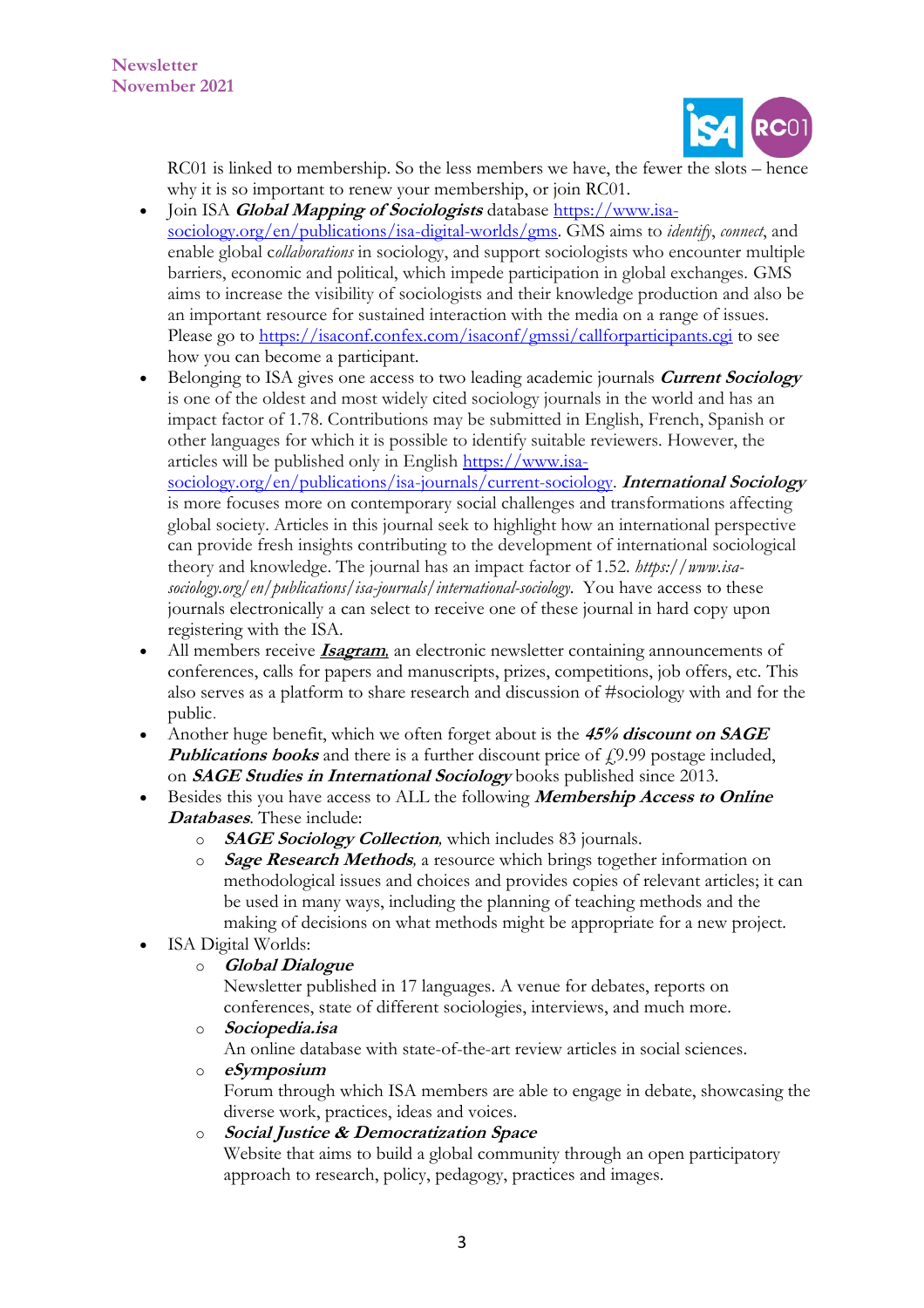

- o **[Universities in Crisis](https://nam10.safelinks.protection.outlook.com/?url=http%3A%2F%2Fwww.isa-sociology.org%2Funiversities-in-crisis%2F&data=04%7C01%7CCelso.Castro%40fgv.br%7C2508e8a8e6214077eb5808d98bf87944%7C79f6b639ab1242808077bdbeef869b33%7C0%7C0%7C637694721621016767%7CUnknown%7CTWFpbGZsb3d8eyJWIjoiMC4wLjAwMDAiLCJQIjoiV2luMzIiLCJBTiI6Ik1haWwiLCJXVCI6Mn0%3D%7C1000&sdata=6nguIaYJGK8X0ZJIDQt1eiCmTcUalFHl3oQuI2MCDYs%3D&reserved=0)** Blog of the ISA with reports of concerned academics on the status of universities in the world.
- o **[Journeys through Sociology](https://nam10.safelinks.protection.outlook.com/?url=https%3A%2F%2Fwww.isa-sociology.org%2Fen%2Fpublications%2Fvideos%2Fjourneys-through-sociology%2F&data=04%7C01%7CCelso.Castro%40fgv.br%7C2508e8a8e6214077eb5808d98bf87944%7C79f6b639ab1242808077bdbeef869b33%7C0%7C0%7C637694721621026759%7CUnknown%7CTWFpbGZsb3d8eyJWIjoiMC4wLjAwMDAiLCJQIjoiV2luMzIiLCJBTiI6Ik1haWwiLCJXVCI6Mn0%3D%7C1000&sdata=kF40jc%2FMlTjUenmkqU6x7tTKyq61W7DYHB5T3J3IAxc%3D&reserved=0)** Interviews with members of the ISA Executive Committee.
- o **[Isasociotube](https://nam10.safelinks.protection.outlook.com/?url=https%3A%2F%2Fwww.youtube.com%2Fuser%2Fisasociotube%2Fvideos&data=04%7C01%7CCelso.Castro%40fgv.br%7C2508e8a8e6214077eb5808d98bf87944%7C79f6b639ab1242808077bdbeef869b33%7C0%7C0%7C637694721621036757%7CUnknown%7CTWFpbGZsb3d8eyJWIjoiMC4wLjAwMDAiLCJQIjoiV2luMzIiLCJBTiI6Ik1haWwiLCJXVCI6Mn0%3D%7C1000&sdata=hCYyx3OmNBiQoKeo5R%2Fa1PNQtobRXROud5wF9qPG1I0%3D&reserved=0)** Videos of ISA Conferences

For further information, please go to the following link. [https://www.isa](https://www.isa-sociology.org/en/membership/individual-membership/benefits)[sociology.org/en/membership/individual-membership/benefits](https://www.isa-sociology.org/en/membership/individual-membership/benefits)

# **The membership fees for RC01 and ISA are as follows:**

ISA membership fees are divided into the following categories. Remember these fees are for a four-year period, so for a regular member in countries A, USD 72 per annum, countries B USD 30 and countries C USD 11 per annum.

• *Regular, Life and Student fees*

Life membership is available after 70; a copy of identity documentation showing birth date is required. Students (until PhD completion) are requested to provide a copy of their student card or another official confirmation of their status. ISA membership fee depends on the country in which the documents proving student status were issued.

• *Economy categories A, B, and C*

Membership fees are based on country of current residence. Countries are classified into 3 categories, A, B and C, according to the Gross National Income of the **[economy of countries](https://www.isa-sociology.org/en/membership/table-of-economies-by-category)** *[https://www.isa-sociology.org/en/membership/table-of-economies-by-category.](https://www.isa-sociology.org/en/membership/table-of-economies-by-category)*

| <b>CATEGORY</b>  |                | <b>FEE FOR 4 CALENDAR YEARS</b> |
|------------------|----------------|---------------------------------|
| $\boldsymbol{A}$ | Regular Member | <b>USD 289</b>                  |
|                  | Student        | <b>USD 139</b>                  |
|                  | Life           | <b>USD 315</b>                  |
| B                | Regular Member | <b>USD 121</b>                  |
|                  | Student        | <b>USD 58</b>                   |
|                  | Life           | <b>USD 210</b>                  |
| $\mathbf C$      | Regular Member | <b>USD 42</b>                   |
|                  | Student        | <b>USD 32</b>                   |
|                  | Life           | <b>USD 105</b>                  |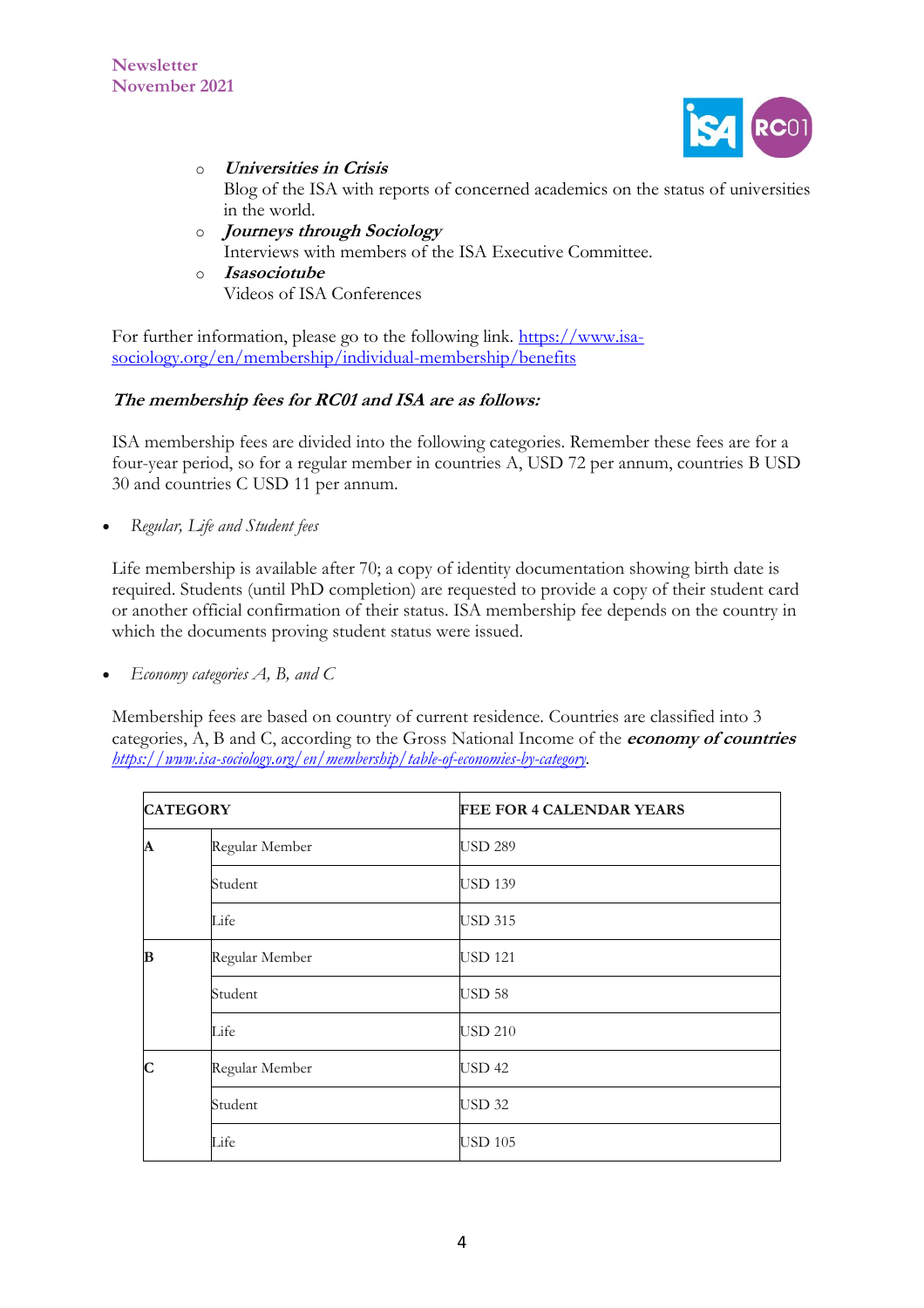

As President of RC01, I have tried to have the ISA consider revising the costs of these membership fees. Unfortunately, we (and other RC01 Presidents) have not been successful in our plea. However, RC01 will consider assisting members with these fees upon application, by wavering the RC01 fee. Please contact the RC01 present directly  $\text{Lindy}(\hat{a})$ sun.ac.za to apply for this fee's waiver.

#### **ISA WORLD CONGRESS OF SOCIOLOGY 2023**

ISA reached the decision to postpone to XX ISA World Congress of Sociology in Melbourne Australia in July 2022 to June 25-July 1, 2023. The XX ISA World Congress of Sociology will focus on how sociologists worldwide can (and do) contribute to the understanding of the resurgent authoritarianism and analyse the new entanglements of religions, politics, and economies. It will also focus on how sociologists engage (physically and critically) in the formidable social movements we are witnessing today in different parts of the world and in a renascent civil society. Hence, the central theme of the Congress, links closely to emerging threats and how the armed forces prepare and respond to these both globally and locally. The number of sessions allocated to RCs depend on membership. Hence, why we should renew this for the next four years.

### **INVITATION TO SUBMIT JOURNAL MANUSCRIPTS**

### **Invitation from Connie Buscha/ Armed Forces & Society:**

The managing editor of *Armed Forces & Society*, Connie Buscha, invites RC01 members to submit manuscript on topics at the intersection of the military and society, specifically those which examine policy and theoretical issues that arise as "military and civilian sectors negotiate their shared role in society and on the world stage" Armed Forces and Society, has an impact factor of 1.82 and is one of the leading journals in our field. RC01 members are invited to visit the journals homepage at [https://journals.sagepub.com/home/afs](https://nam10.safelinks.protection.outlook.com/?url=https%3A%2F%2Fjournals.sagepub.com%2Fhome%2Fafs&data=04%7C01%7CCelso.Castro%40fgv.br%7Cbe13a3a3a79947261c5d08d984f5ee60%7C79f6b639ab1242808077bdbeef869b33%7C0%7C0%7C637687014091974058%7CUnknown%7CTWFpbGZsb3d8eyJWIjoiMC4wLjAwMDAiLCJQIjoiV2luMzIiLCJBTiI6Ik1haWwiLCJXVCI6Mn0%3D%7C1000&sdata=yeENt%2FFGBQ3qZCsw7uGciPTR5%2B9CEfE6TBZhAKcmgC4%3D&reserved=0) for more information or to contact Dr. Buscha, at [afsjournal@txstate.edu](mailto:afsjournal@txstate.edu) with any questions or concerns.

#### **RECENT PUBLICATIONS BY RC01 MEMBERS**

Below are some of our members' most recent publications. Please remember to send us your publications and any opinion pieces that you have published. As indicated, in future newsletter, I would like to showcase the extent of our Engaged Scholarship (ES), which has the intended public purpose to demonstrate our engagement with external (and non-academic) constituencies.

#### **Books:**

- 1. Elbe, Martin, Biehl, Heiko; Steinbrecher, Markus (Eds.): *Empirische Sozialforschung in den Streitkräften. Positionen, Erfahrungen, Kontroversen*. [Social Research in the Armed Forces. Positions, Experience, Controversies]. Berliner Wissenschafts-Verlag; 1st edition, 2021, 461 p.
- 2. Kuehn, David, and Levy, Yagil, editors. *Mobilizing Force: Linking Security Threats, Militarization, and Civilian Control*. Boulder, CO: Lynne Rienner Publishers. ISBN: 978-1-62637-939-8. To read the book's introduction:<https://www.rienner.com/uploads/604fbcd23a50e.pdf> . Leuprecht, Christian and Hayley McNorton*. Intelligence as Democratic Statecraft. Accountability and Governance of Civil-Intelligence Relations Across the Five Eyes Security Community - the United States, United Kingdom, Canada, Australia, and New Zealand.* Oxford University Press, 2021, 272 Pages.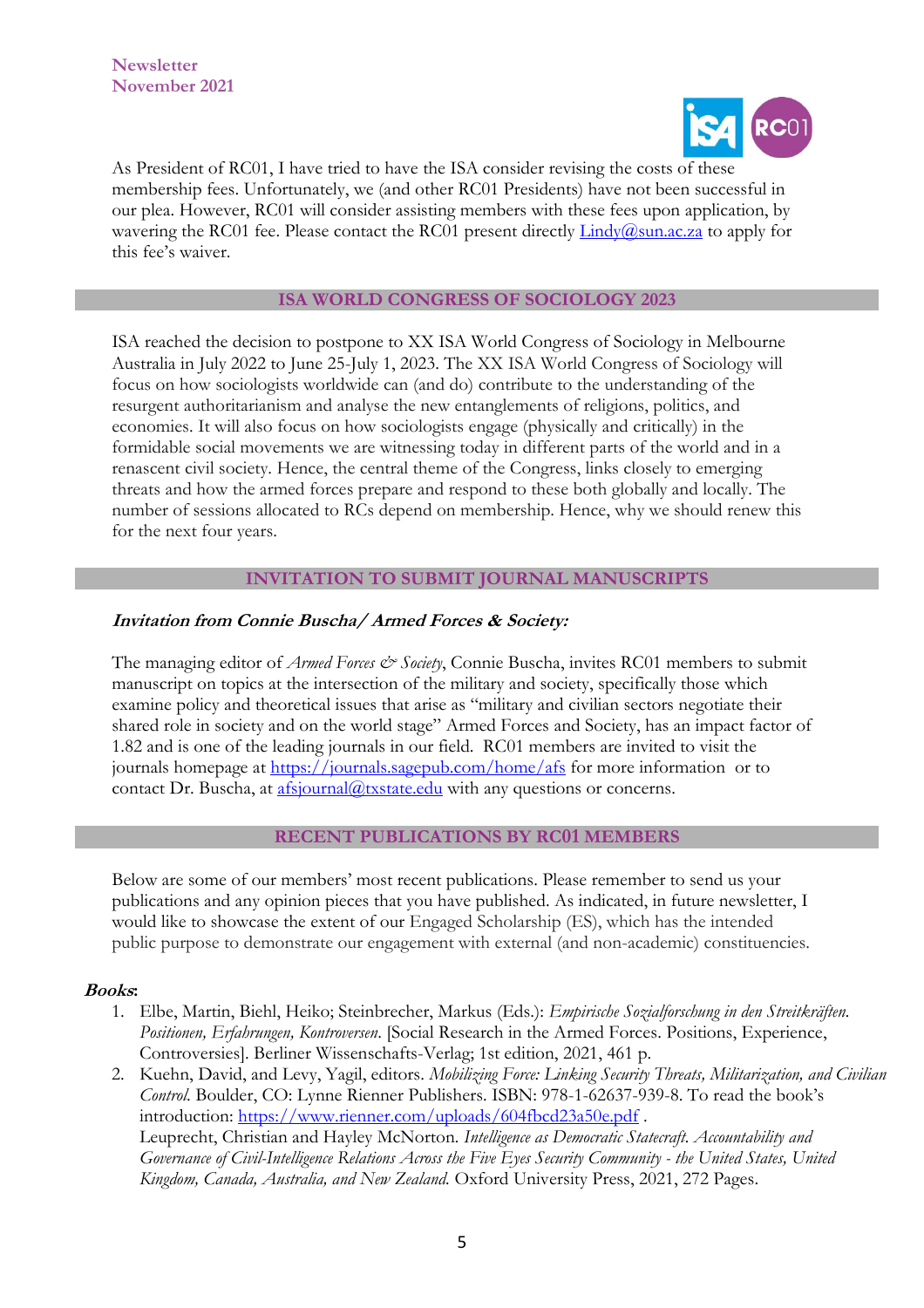

[https://global.oup.com/academic/product/intelligence-as-democratic-statecraft-](https://nam10.safelinks.protection.outlook.com/?url=https%3A%2F%2Fglobal.oup.com%2Facademic%2Fproduct%2Fintelligence-as-democratic-statecraft-9780192893949%3Fcc%3Dca%26lang%3Den%26&data=04%7C01%7CCelso.Castro%40fgv.br%7Cc7c4467470ac4a321aea08d987d20aec%7C79f6b639ab1242808077bdbeef869b33%7C0%7C0%7C637690158475761828%7CUnknown%7CTWFpbGZsb3d8eyJWIjoiMC4wLjAwMDAiLCJQIjoiV2luMzIiLCJBTiI6Ik1haWwiLCJXVCI6Mn0%3D%7C1000&sdata=YX%2FnUMZlUadF8tgbyOwMJGhx5q0Jcyv79OPEDSrCKgM%3D&reserved=0)[9780192893949?cc=ca&lang=en&](https://nam10.safelinks.protection.outlook.com/?url=https%3A%2F%2Fglobal.oup.com%2Facademic%2Fproduct%2Fintelligence-as-democratic-statecraft-9780192893949%3Fcc%3Dca%26lang%3Den%26&data=04%7C01%7CCelso.Castro%40fgv.br%7Cc7c4467470ac4a321aea08d987d20aec%7C79f6b639ab1242808077bdbeef869b33%7C0%7C0%7C637690158475761828%7CUnknown%7CTWFpbGZsb3d8eyJWIjoiMC4wLjAwMDAiLCJQIjoiV2luMzIiLCJBTiI6Ik1haWwiLCJXVCI6Mn0%3D%7C1000&sdata=YX%2FnUMZlUadF8tgbyOwMJGhx5q0Jcyv79OPEDSrCKgM%3D&reserved=0)

- 3. Liebenberg, Ian; Kruijt, Dirk; Paranjpe, Shrikant (Editors). *Defence Diplomacy and National Security Strategy*: Views from the Global South. SUN Press; 2nd ed., 2020.
- 4. Özerdem, Alpaslan; Akgül-Açıkmeşe, Sinem; Liebenberg, Ian (eds.) *Handbook of Conflict Response and Leadership in Africa*. ISBN 9780367332228. Routledge, 2021. 434p.

# **Chapters:**

- 1. Alchin, A., Gouws, A. and Heinecken, L. Making a difference in peacekeeping operations: Voices of South African women peacekeepers, 2000-2018. in eds, Ozerdem, A, Akgul-Acikmese, S and Liebenberg, I. (eds) *Routledge Handbook of Conflict Response and Leadership in Africa.* London/New York, Routledge, Taylor and Francis, 2022, 339-355. Forthcoming.
- 2. Heinecken, L. Women and military service. In Shields, P. and Elias, N., (eds.) *Handbook on Gender and Public Administration*. New York: Edward Elgar Publishing, 2022. Forthcoming.
- *3.* Levy, Yagil. The Relations Between the Nationalization of Israel's Politics and the Religionization of Its Military, 1948–2016, in *When Politics are Sacralized: Comparative Perspectives on Religious Claims and Nationalism*, eds. Nadim Rouhana and Nadera Shalhoub-Kevorkian (Cambridge: Cambridge University Press), 2021.

### **Articles:**

- 1. Fisher, KM and C. McIntosh. Failing isn't an Option, It's the Only Option: Critical Politics as a Time of Contradiction and Failure, *International Studies Review*, August 2021
- 2. Heinecken, L. and Wilen, N. No Place Like Home? Post-deployment Reintegration Challenges Facing South African Peacekeepers, *Armed Forces and Society*, 47 (3), 2021: 415-434.
- 3. Levy, Yagil. Legitimacy of Violence: Extra-Military versus Intra-Military Legitimacy, *Critical Military Studies*, 2021 <https://doi.org/10.1080/23337486.2021.1953740>
- 4. Levy, Yagil. The Israeli Policing Army The Gray Arm of Annexation. *British Journal of Middle Eastern Studies*, 2021 <https://doi.org/10.1080/13530194.2021.1972795>

# **Editorship of Special Issues:**

Gazit, Nir and Yagil Levy. 2020. Special issue- Military Policing in Israel, *Israel Studies Review*, 35 (2) (guest editors).

# **RC01 EXECUTIVE AND BOARD**

# **President:**

Lindy Heinecken, South Africa (*lindy@sun.ac.za*)

#### **Executive Secretary**

Celso Castro, Brazil [\(celso.castro@fgv.br\)](mailto:celso.castro@fgv.br) (Acting)

# **Vice-Presidents**

Helena Carreiras (Portugal) (helena.carreiras (a) iscte.pt) Celso Castro, Brazil [\(celso.castro@fgv.br\)](mailto:celso.castro@fgv.br) Tibor Szvircsev Tresch (Switzerland) [\(Tibor.Szvircsev@vtg.admin.ch\)](mailto:Tibor.Szvircsev@vtg.admin.ch)